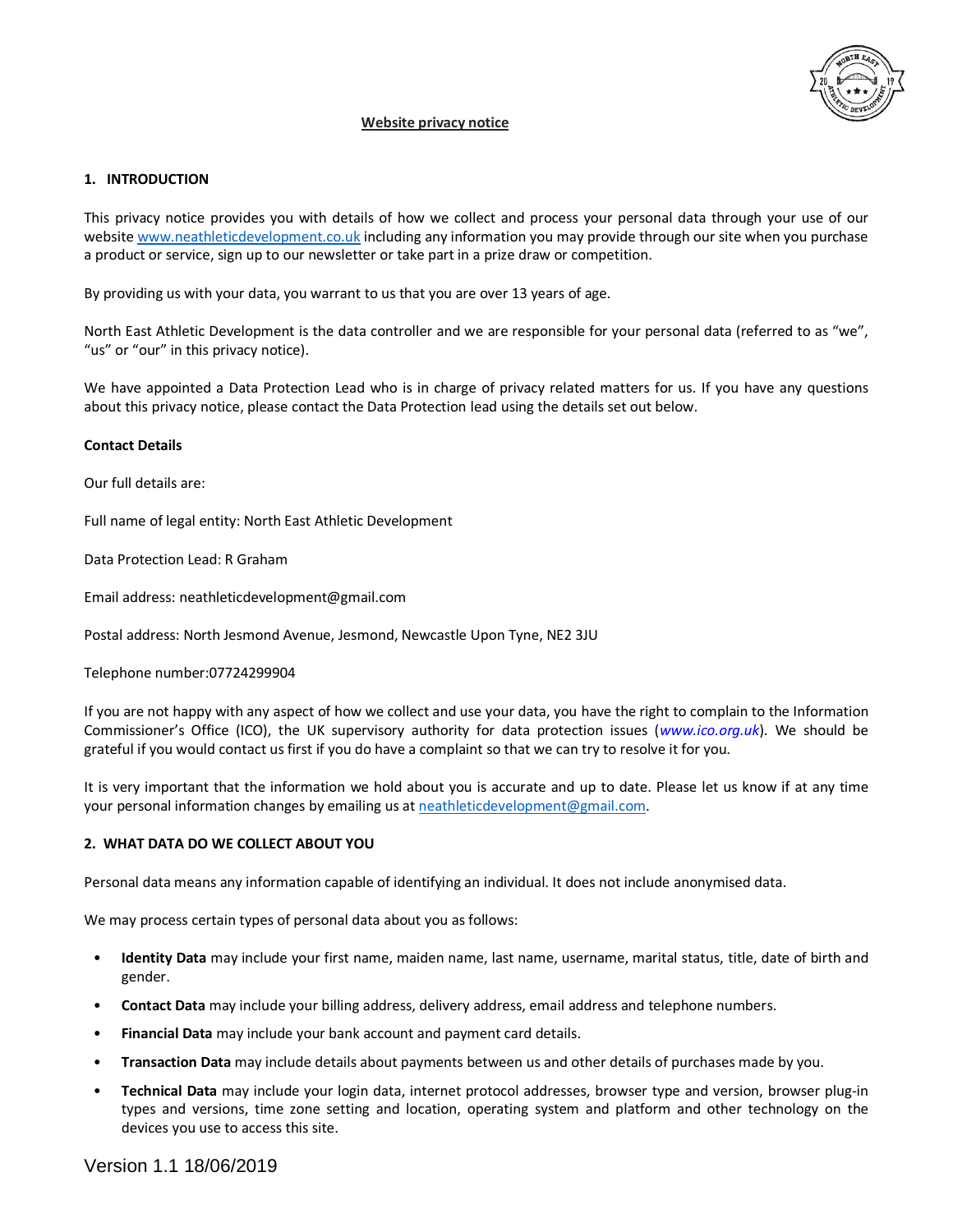- **Profile Data** may include your username and password, purchases or orders, your interests, preferences, feedback and survey responses.
- **Usage Data** may include information about how you use our website, products and services.
- **Marketing and Communications Data** may include your preferences in receiving marketing communications from us and our third parties and your communication preferences.

We may also process Aggregated Data from your personal data but this data does not reveal your identity and as such in itself is not personal data. An example of this is where we review your Usage Data to work out the percentage of website users using a specific feature of our site. If we link the Aggregated Data with your personal data so that you can be identified from it, then it is treated as personal data.

# **Sensitive Data**

We do not collect any Sensitive Data about you. Sensitive data refers to data that includes details about your race or ethnicity, religious or philosophical beliefs, sex life, sexual orientation, political opinions, trade union membership, information about your health and genetic and biometric data. We do not collect any information about criminal convictions and offences.

Where we are required to collect personal data by law, or under the terms of the contract between us and you do not provide us with that data when requested, we may not be able to perform the contract (for example, to deliver goods or services to you). If you don't provide us with the requested data, we may have to cancel a product or service you have ordered but if we do, we will notify you at the time.

## **3. HOW WE COLLECT YOUR PERSONAL DATA**

We collect data about you through a variety of different methods including:

- **Direct interactions:** You may provide data by filling in forms on our site or by communicating with us by post, phone, email or otherwise, including when you:
	- •purchase our products or services;
	- •create an account on our site;
	- •subscribe to our bookings service or news letter publications;
	- •request resources or marketing be sent to you;
	- •enter a competition, prize draw, promotion or survey; or
	- •give us feedback.
- **Automated technologies or interactions:** As you use our site, we may automatically collect Technical Data about your equipment, browsing actions and usage patterns. We collect this data by using cookies, server logs and similar technologies. We may also receive Technical Data about you if you visit other websites that use our cookies. Please see our cookie policy for further details.
- **Third parties or publicly available sources:** We may receive personal data about you from various third parties and public sources as set out below
	- analytics providers such as Google based outside the EU;
	- advertising networks such as Facebook, twitter, Instagram, Xero and mail chimp based outside the EU.
	- Contact, Financial and Transaction Data from providers of technical, payment and delivery services such as Go Cardless, Stripe, club spark based inside and outside the EU.

# **4. HOW WE USE YOUR PERSONAL DATA**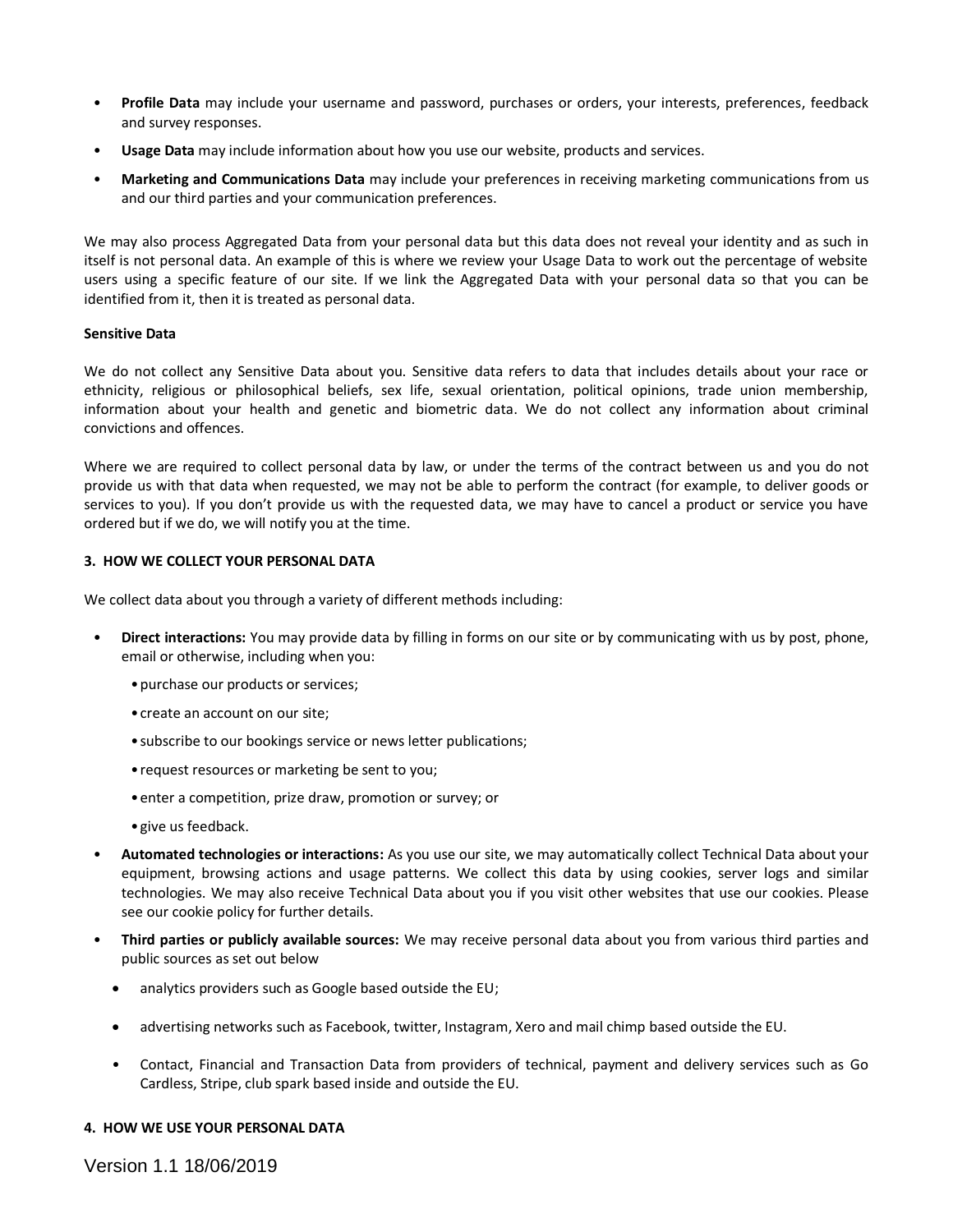We will only use your personal data when legally permitted. The most common uses of your personal data are:

- Where we need to perform the contract between us.
- Where it is necessary for our legitimate interests (or those of a third party) and your interests and fundamental rights do not override those interests.
- Where we need to comply with a legal or regulatory obligation.

Generally, we do not rely on consent as a legal ground for processing your personal data, other than in relation to sending marketing communications to you via email or text message. You have the right to withdraw consent to marketing at any time by emailing us at neathleticdevelopment@gmail.com.

### **Purposes for processing your personal data**

Set out below is a description of the ways we intend to use your personal data and the legal grounds on which we will process such data. We have also explained what our legitimate interests are where relevant.

We may process your personal data for more than one lawful ground, depending on the specific purpose for which we are using your data. Please email us at neathleticdevelopment@gmail.com if you need details about the specific legal ground we are relying on to process your personal data where more than one ground has been set out in the table below.

| <b>Purpose/Activity</b>                                                                                                                                                                 | Type of data                                                                                           | Lawful basis for processing                                                                                                                                                                                                    |
|-----------------------------------------------------------------------------------------------------------------------------------------------------------------------------------------|--------------------------------------------------------------------------------------------------------|--------------------------------------------------------------------------------------------------------------------------------------------------------------------------------------------------------------------------------|
| To register you as a new customer                                                                                                                                                       | (a) Identity<br>(b) Contact                                                                            | Performance of a contract with you                                                                                                                                                                                             |
| To process and deliver your order<br>including:<br>(a) Manage payments, fees and charges<br>(b) Collect and recover money owed to<br>us                                                 | (a) Identity<br>(b) Contact<br>(c) Financial<br>(d) Transaction<br>(e) Marketing and<br>Communications | (a) Performance of a contract with you<br>(b) Necessary for our legitimate interests to<br>recover debts owed to us                                                                                                            |
| To manage our relationship with you<br>which will include:<br>(a) Notifying you about changes to our<br>terms or privacy policy<br>(b) Asking you to leave a review or take<br>a survey | (a) Identity<br>(b) Contact<br>(c) Profile<br>(d) Marketing and<br>Communications                      | (a) Performance of a contract with you<br>(b) Necessary to comply with a legal obligation<br>(c) Necessary for our legitimate interests to keep<br>our records updated and to study how<br>customers use our products/services |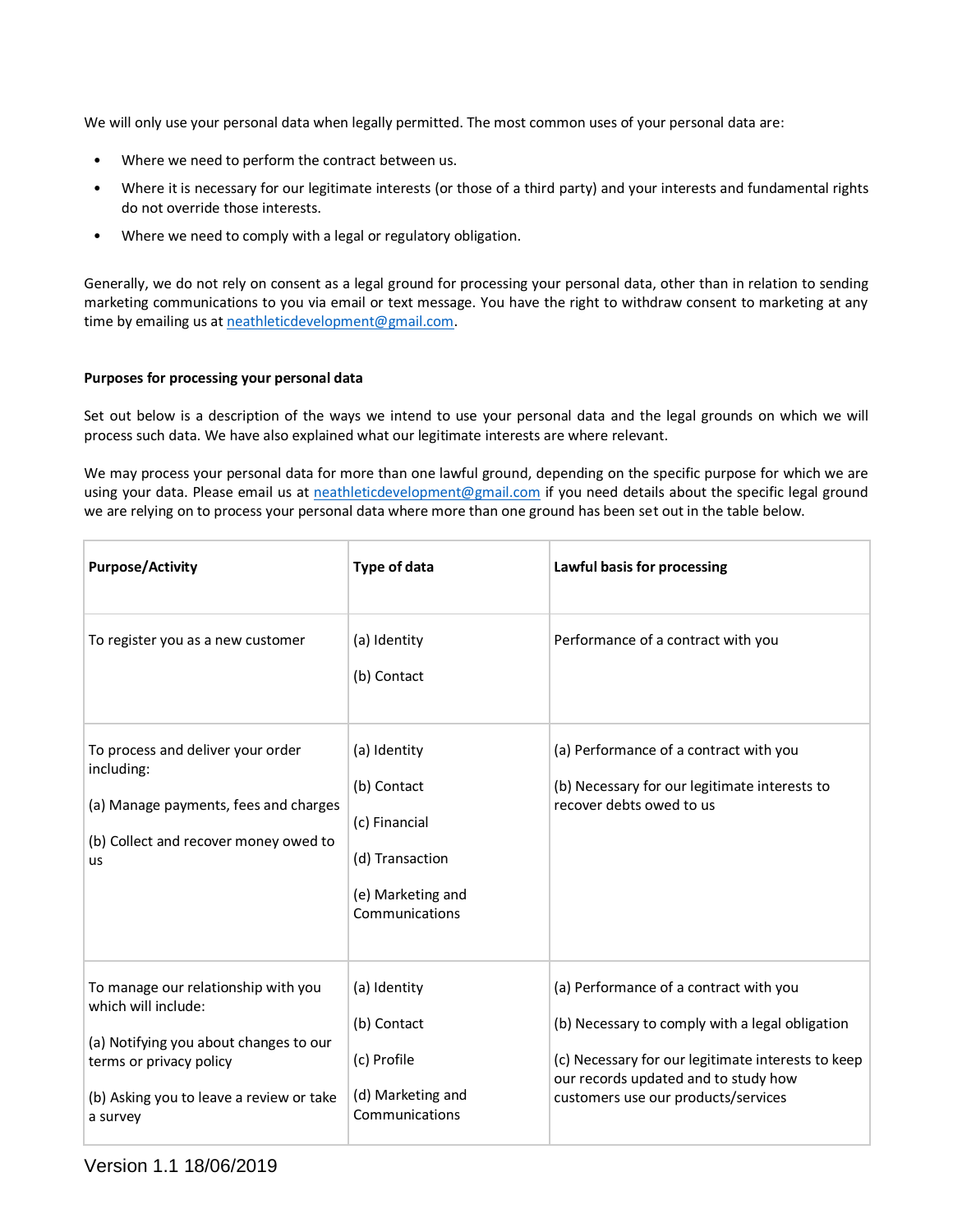| To enable you to partake in a prize<br>draw, competition or complete a survey                                                                                                   | (a) Identity<br>(b) Contact<br>(c) Profile<br>(d) Usage<br>(e) Marketing and<br>Communications                  | (a) Performance of a contract with you<br>(b) Necessary for our legitimate interests to<br>study how customers use our products/services,<br>to develop them and grow our business                                                                                                                  |
|---------------------------------------------------------------------------------------------------------------------------------------------------------------------------------|-----------------------------------------------------------------------------------------------------------------|-----------------------------------------------------------------------------------------------------------------------------------------------------------------------------------------------------------------------------------------------------------------------------------------------------|
| To administer and protect our business<br>and our site (including troubleshooting,<br>data analysis, testing, system<br>maintenance, support, reporting and<br>hosting of data) | (a) Identity<br>(b) Contact<br>(c) Technical                                                                    | (a) Necessary for our legitimate interests for<br>running our business, provision of<br>administration and IT services, network security,<br>to prevent fraud and in the context of a business<br>reorganisation or group restructuring exercise<br>(b) Necessary to comply with a legal obligation |
| To deliver relevant content and<br>advertisements to you and measure<br>and understand the effectiveness of our<br>advertising                                                  | (a) Identity<br>(b) Contact<br>(c) Profile<br>(d) Usage<br>(e) Marketing and<br>Communications<br>(f) Technical | Necessary for our legitimate interests to study<br>how customers use our products/services, to<br>develop them, to grow our business and to<br>inform our marketing strategy                                                                                                                        |
| To use data analytics to improve our<br>website, products/services, marketing,<br>customer relationships and experiences                                                        | (a) Technical<br>(b) Usage                                                                                      | Necessary for our legitimate interests to define<br>types of customers for our products and<br>services, to keep our site updated and relevant,<br>to develop our business and to inform our<br>marketing strategy                                                                                  |
| To make suggestions and<br>recommendations to you about goods<br>or services that may be of interest to<br>you                                                                  | (a) Identity<br>(b) Contact<br>(c) Technical<br>(d) Usage                                                       | Necessary for our legitimate interests to develop<br>our products/services and grow our business                                                                                                                                                                                                    |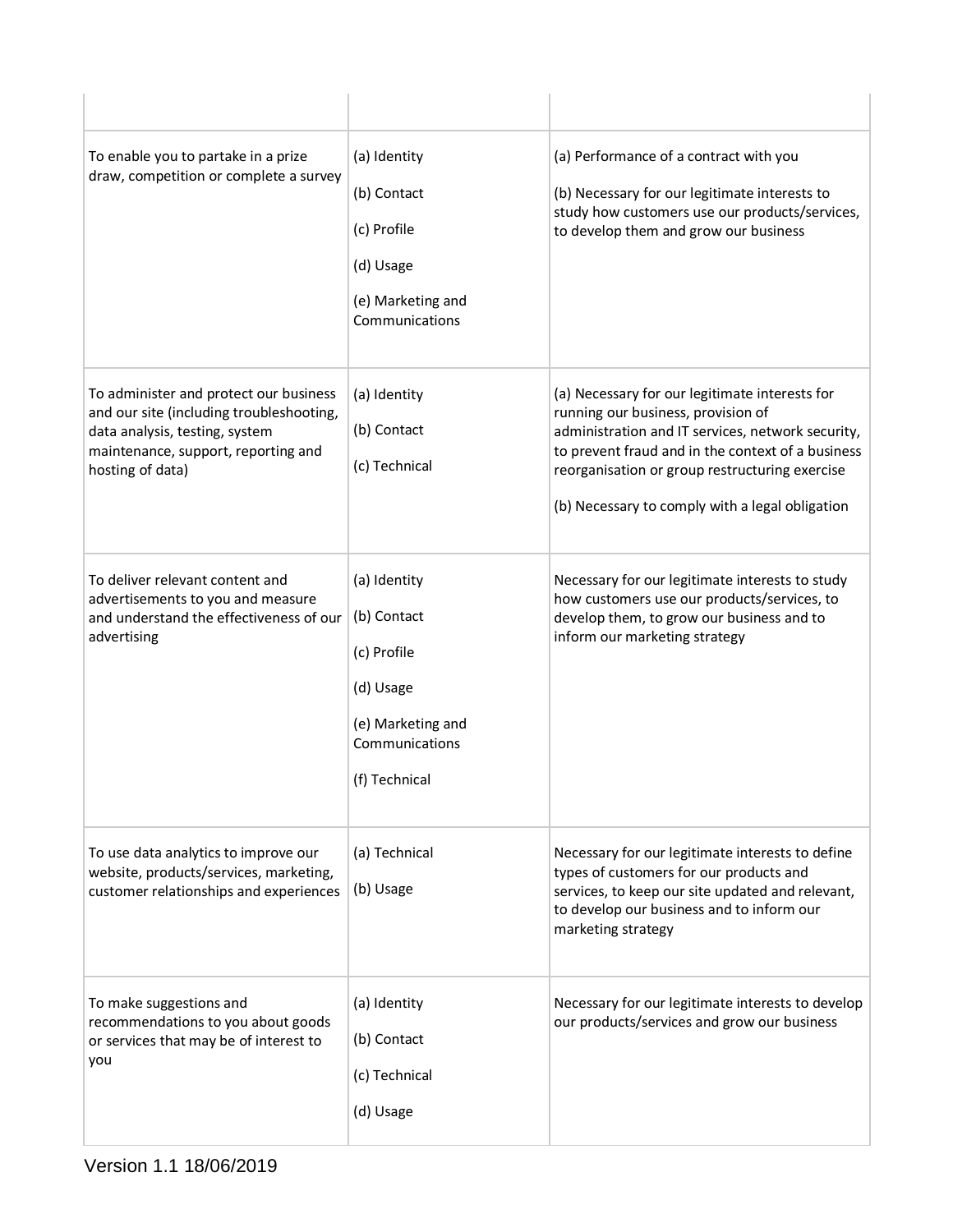| (e) Profile |  |  |
|-------------|--|--|
|-------------|--|--|

## **Marketing communications**

You will receive marketing communications from us if you have:

- (i) requested information from us or purchased goods or services from us; or
- (ii) if you provided us with your details and ticked the box at the point of entry of your details for us to send you marketing communications; and
- (iii) in each case, you have not opted out of receiving that marketing.

We will get your express opt-in consent before we share your personal data with any third party for marketing purposes.

You can ask us or third parties to stop sending you marketing messages at any time by emailing us at neathleticdevelopment@gmail.com at any time.

Where you opt out of receiving our marketing communications, this will not apply to personal data provided to us as a result of a product/service purchase, warranty registration, product/service experience or other transactions.

#### **Change of purpose**

We will only use your personal data for the purposes for which we collected it, unless we reasonably consider that we need to use it for another reason and that reason is compatible with the original purpose. If you wish to find out more about how the processing for the new purpose is compatible with the original purpose, please email us at neathleticdevelopment@gmail.com.

If we need to use your personal data for a purpose unrelated to the purpose for which we collected the data, we will notify you and we will explain the legal ground of processing.

We may process your personal data without your knowledge or consent where this is required or permitted by law.

#### **5. DISCLOSURES OF YOUR PERSONAL DATA**

We may have to share your personal data with the parties set out below for the purposes set out in the table in paragraph 4 above:

- Service providers who provide IT and system administration services.
- Professional advisers including lawyers, bankers, auditors and insurers who provide consultancy, banking, legal, insurance and accounting services.
- HM Revenue & Customs, regulators and other authorities based in the United Kingdom and other relevant jurisdictions who require reporting of processing activities in certain circumstances.
- Third parties to whom we sell, transfer, or merge parts of our business or our assets.

We require all third parties to whom we transfer your data to respect the security of your personal data and to treat it in accordance with the law. We only allow such third parties to process your personal data for specified purposes and in accordance with our instructions.

### **6. INTERNATIONAL TRANSFERS**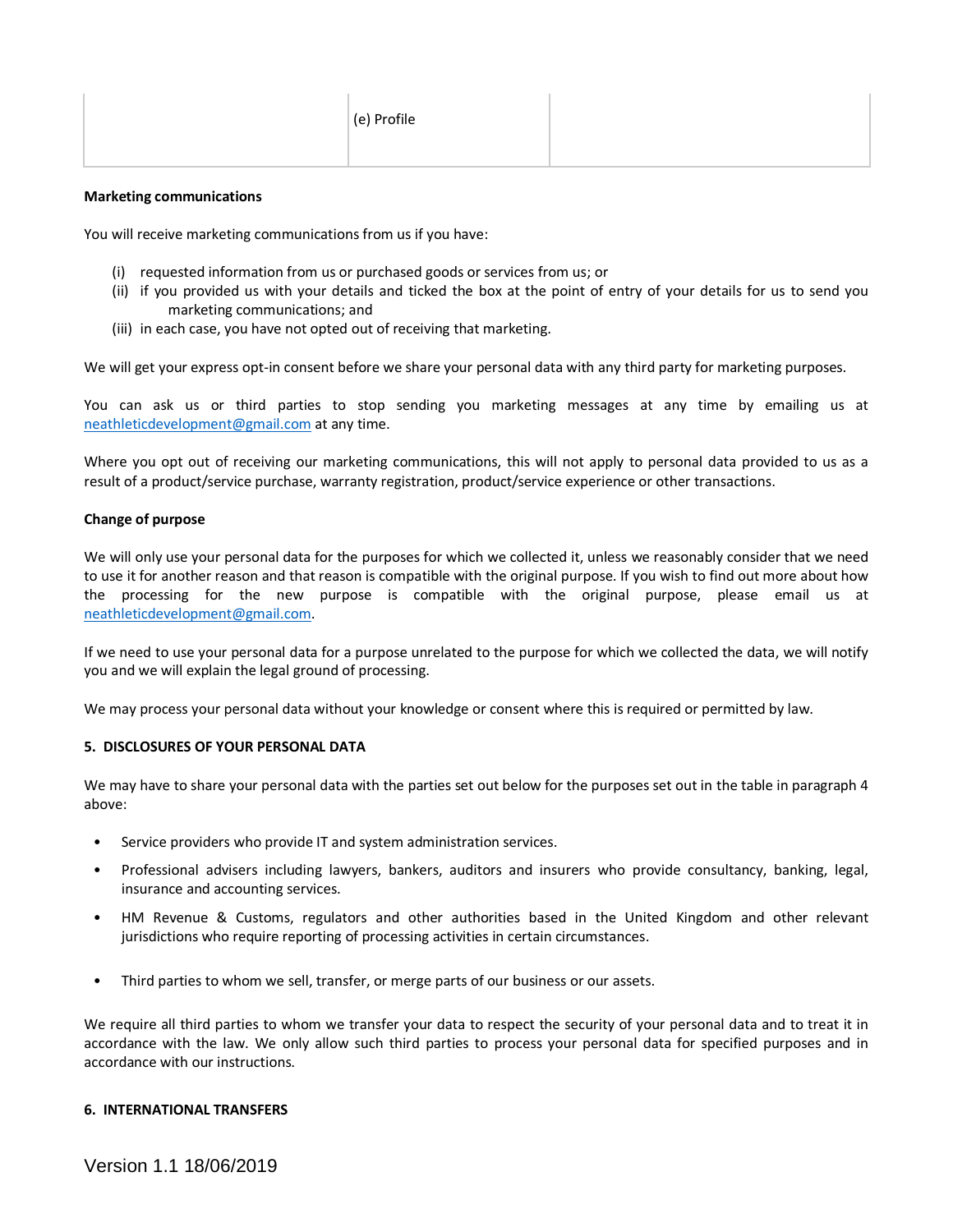Countries outside of the European Economic Area (**EEA**) do not always offer the same levels of protection to your personal data, so European law has prohibited transfers of personal data outside of the EEA unless the transfer meets certain criteria.

Many of our third parties service providers are based outside the European Economic Area (**EEA**) so their processing of your personal data will involve a transfer of data outside the EEA.

Whenever we transfer your personal data out of the EEA, we do our best to ensure a similar degree of security of data by ensuring at least one of the following safeguards is implemented:

- We will only transfer your personal data to countries that have been deemed to provide an adequate level of protection for personal data by the European Commission; or
- Where we use certain service providers, we may use specific contracts or codes of conduct or certification mechanisms approved by the European Commission which give personal data the same protection it has in Europe; or
- Where we use providers based in the United States, we may transfer data to them if they are part of the EU-US Privacy Shield which requires them to provide similar protection to personal data shared between the Europe and the US.

If none of the above safeguards is available, we may request your explicit consent to the specific transfer. You will have the right to withdraw this consent at any time.

Please email us at neathleticdevelopment@gmail.com if you want further information on the specific mechanism used by us when transferring your personal data out of the EEA.

## **7. DATA SECURITY**

We have put in place appropriate security measures to prevent your personal data from being accidentally lost, used or accessed in an unauthorised way, altered or disclosed. In addition, we limit access to your personal data to those employees, agents, contractors and other third parties who have a business need to know such data. They will only process your personal data on our instructions and they are subject to a duty of confidentiality.

We have put in place procedures to deal with any suspected personal data breach and will notify you and any applicable regulator of a breach where we are legally required to do so.

### **8. DATA RETENTION**

We will only retain your personal data for as long as necessary to fulfil the purposes we collected it for, including for the purposes of satisfying any legal, accounting, or reporting requirements.

To determine the appropriate retention period for personal data, we consider the amount, nature, and sensitivity of the personal data, the potential risk of harm from unauthorised use or disclosure of your personal data, the purposes for which we process your personal data and whether we can achieve those purposes through other means, and the applicable legal requirements.

By law we have to keep basic information about our customers (including Contact, Identity, Financial and Transaction Data) for six years after they cease being customers for tax purposes.

In some circumstances you can ask us to delete your data: see below for further information.

In some circumstances we may anonymise your personal data (so that it can no longer be associated with you) for research or statistical purposes in which case we may use this information indefinitely without further notice to you.

# **9. YOUR LEGAL RIGHTS**